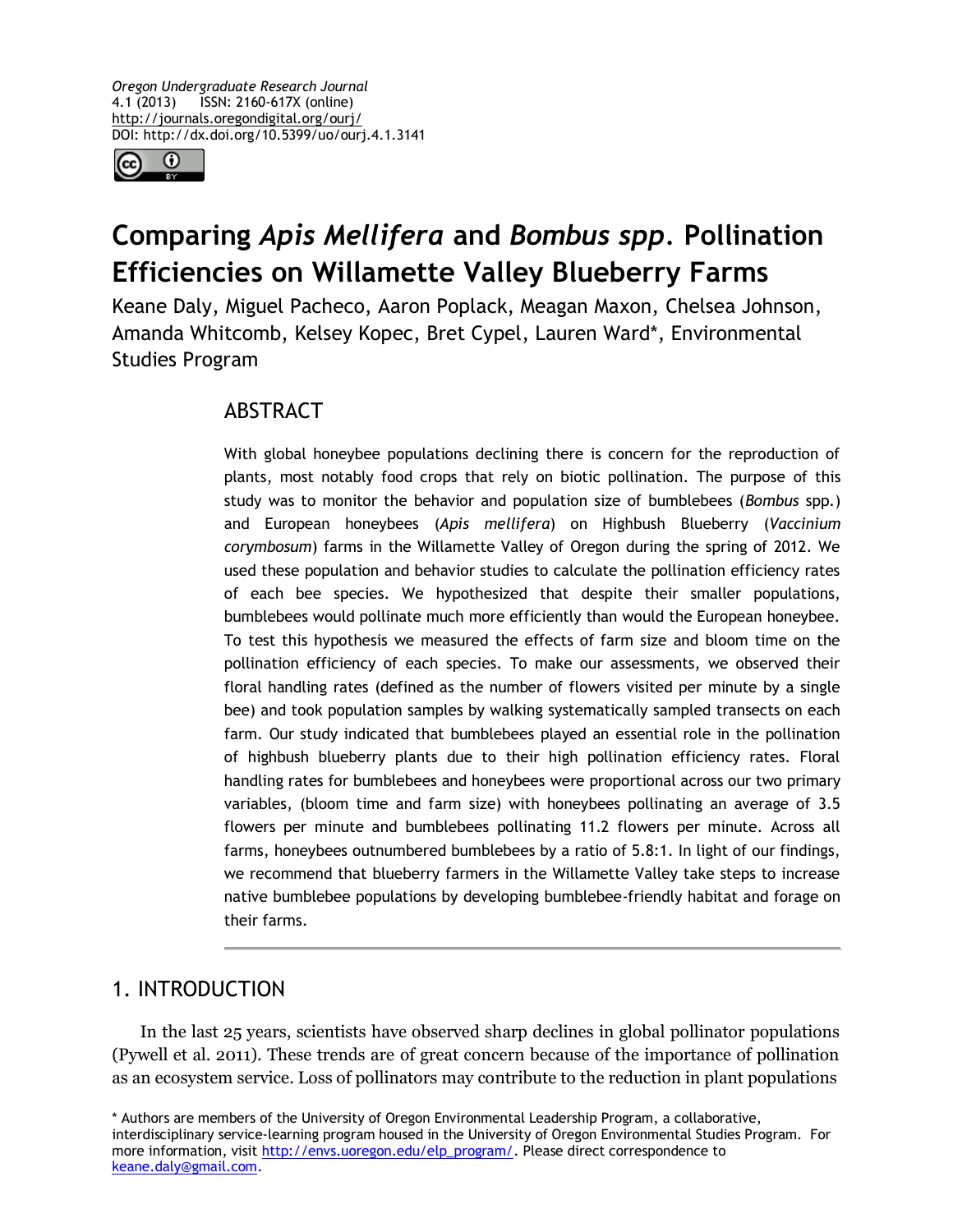that rely on pollinators for reproduction (Potts et al. 2010). Disappearing pollinator populations and decreasing species diversity have been attributed to a combination of anthropogenic influences including habitat loss and fragmentation (Pywell et al. 2011; Pendergrass et al. 2008), increased pesticide use (Pywell et al. 2011; Pendergrass et al. 2008), agricultural intensification, and introduced pathogens (Rao & Stephen 2010). The majority of studies cite the synergistic impact of such factors for the diminishing pollinator population. (Potts et al. 2010).

The implications of this decline are especially important in the agricultural sector. There is no efficient method of agriculture pollination without the use of biotic pollinators, most notably bees. Without natural pollinators, pollination efficiency would plummet, greatly affecting agriculture across the world. Historically, non-native European honeybees have been the most commonly used commercial pollinators (Potts et al. 2010; Vaughan et al. 2007). Domestic honeybee stocks in the United States have declined by almost 59% between 1947 and 2005, making sole reliance on honeybees an uncertain practice (Potts et al. 2010). Honeybee declines have been attributed to a phenomenon called Colony Collapse Disorder (CCD), in which worker bees abruptly disappear. The causes of CCD are not fully understood, but triggers such as Israeli Acute Paralysis Virus (Mader, personal communication 2012), disrupted navigational senses (Boyle 2007), and a new class of insecticide called neonicotinoids (Hopwood et al. 2012) have been studied. With such large reductions in honeybee populations, scientists have proposed that native bees, such as bumblebees in the Willamette Valley, could compensate for lost pollination services (Rao & Stephen 2010).

Bumblebees tend to pollinate in less favorable conditions and earlier in the season, while honeybees stay in their hives until weather improves (Tuell & Isaacs 2010). For this reason, bumblebees are well suited to the Northwest where the prime pollination season for blueberries, tree fruits, and native wildflowers is early spring, often characterized by cold and wet weather. Bumblebees also visit more flowers per minute and forage longer each day than honeybees (Steven et al. 2009). Lastly, bumblebees buzz pollinate. Buzz pollination is a highly efficient method in which the bees grasp the anthers of a flower in their jaws and rapidly vibrate their flight muscles to force out pollen (Vaughn et al. 2007).

To further evaluate the pollination services provided by native bumblebees, we compared population abundance and pollination efficiency of honeybees from managed hives, and native bumblebees at six sites in the Southern Willamette Valley. Our study consisted of two surveys concerning pollination counts and floral handling rates. For the pollination surveys, we recorded the total number of each bee species along transects at each farm. We also observed the floral handling rate of three bumblebees and three honeybees on the same transects. We combined our population counts with the floral handling rate to derive the pollination efficiency rates of each species of bee. Our hypothesis is that, while honeybees pollinate more blueberry flowers than bumblebees overall, it is only because of their immensely larger population. We also hypothesize that bumblebees will have much higher pollination efficiency rates than the European honeybee.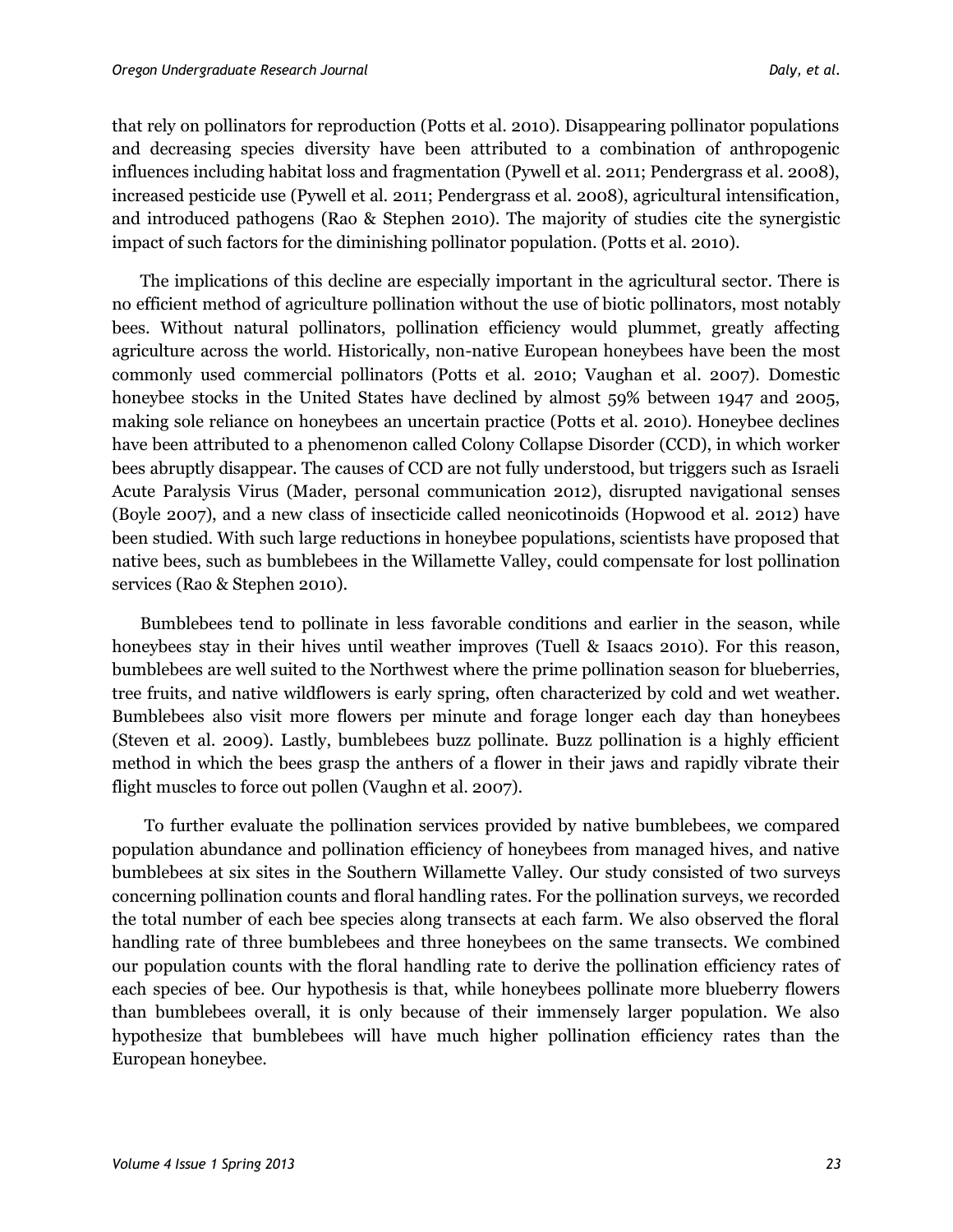# 2. METHODS

## 2.1. STUDY AREAS

We conducted surveys at six farms located within a 40-kilometer radius of Eugene, Oregon. We classified the farms based on size of blueberry fields. Small farms had less than one hectare (ha) of blueberries (n=3) and large farms had more than one ha (n=3).

## 2.1.1. SITE DESCRIPTIONS: SMALL FARMS

Farm A is located in southeast Eugene, and is managed through conventional farming techniques. The blueberry field size is 0.8 ha contained within one plot. Farm A rents six honeybee hives to provide supplemental pollination services. There are flowering trees on site, along with clovers and grasses between each row. The neighboring properties are flower farms, including a large field of clover. It is unknown whether or not these neighboring farms have honeybee hives.

Farm B is located in North Eugene less than 150 meters from the Willamette River. The blueberry plots are separated into three age groups (40, 25, and 10 year-old bushes) in a field less than 0.5 ha in size. The separation of plots is unrelated to any pollination factors. While the farm itself does not maintain honeybee hives, the neighboring farm has 50 honeybee hives. Farm B has a variety of ornamental flowers and fruit trees along with 1.6 ha planted with a western pollinator seed mix of clover and grasses.

Farm C is located approximately 40 kilometers east of Eugene. The field is 0.8 ha and contains approximately 1,500 plants. The farm has two hives of honeybees and has been managed by the owners of Farm E (see below) for six years. Farm C also grows other crops, including fruits and a number of flowers.

## 2.1.2. SITE DESCRIPTIONS: LARGE FARMS

Farm D is a 50year-old farm located in Northwest Eugene. The farm contains 4,400 highbush blueberry plants split into four plots with a total field size of approximately two ha. The plots are separated into three age groups: 50, 25, and 15 year-old bushes. Farm D does not own honeybee hives, but a nearby farm has 27 hives. Blueberry is the only crop on the farm, the remainder of which is 45 ha of unmanaged hay and pasture. The properties nearby grow grapes (*Vinus vinifera)* and blueberries.

Farm E is located just east of Eugene and has been cultivating blueberries for 60 years. It has four honeybee hives that are maintained year round. The farm contains 2.2 ha of blueberries and grows 80 other crop varieties interspersed between blueberry rows and on nearby properties.

Farm F is located approximately 35 kilometers east of Eugene. This farm has over 6,000 *Vaccinum* plants on 2.8 ha and maintains five honeybee hives. The farm is managed no-spray,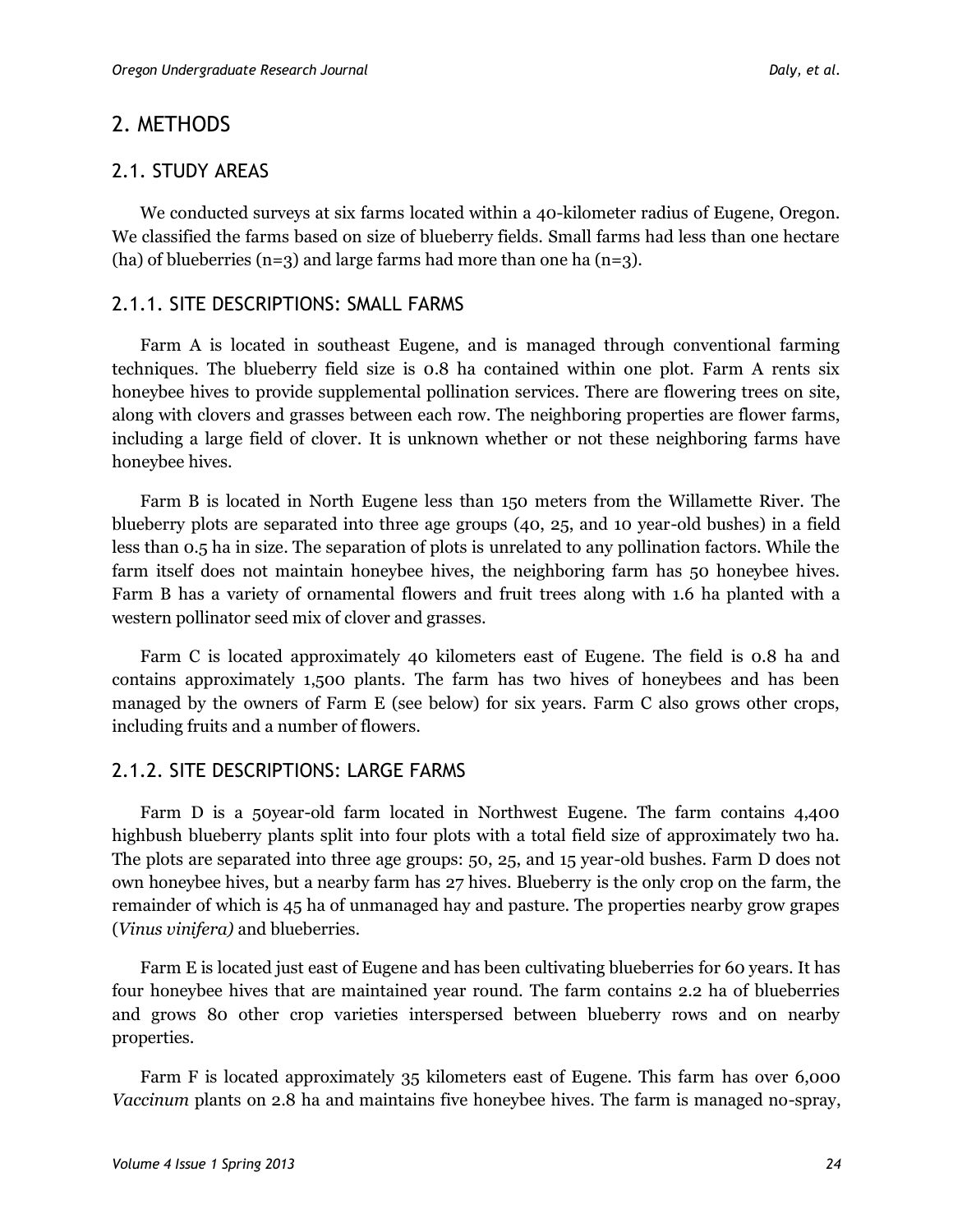meaning it uses fertilizers but neither herbicides nor pesticides. The farm also utilizes polyethylene fabric for weed control.. There are many flowering plants on the property, including rhododendrons (*Rhododendron sp.)* and fruit trees.

#### 2.2. FIELD METHODS

We conducted our surveys over three separate spring bloom periods— early, mid, and late bloom—between the months of April and May 2012. We classified early bloom as the time when many branches were flowering, with many buds but little to no fruit developing. We defined mid bloom as the time during which most or all branches hade flowers, with many buds and some fruits developing. We described late bloom as the time during which branches had fewer flowers or buds and many developing fruits. We only conducted surveys during optimal weather for pollination activity, with outside temperatures above  $15^{\circ}$ C, skies partly cloudy to sunny, and wind speed up to but not exceeding 3.5 m/s (Boulay 2012).

We set up transects of 60 m and 30 m at the large and small farms respectively. Using a systematic sampling design, we divided the field into equal sections and randomly chose rows within each section. We flagged the beginning and end of each surveyed row with temporary markers to ensure that we visited the same transects during subsequent monitoring. We chose rows separated by eight meters or more to avoid double counting of pollinators. We flipped a coin to determine if we surveyed the left or right side of the bushes. Regardless of total row length, we stopped at 30 m for small farms and 60 m for large farms. If rows were too short for a full 60 m or 30 m survey, we continued to the same side of the next row while walking in the opposite direction.

Teams of four researchers completed the monitoring surveys. Each team was split into sub teams of two, which focused on either the pollinator population or behavior assessment survey. During behavior assessment surveys, one researcher monitored and identified the bees while the other recorded observations. We walked at a standard pace of three meters per minute. We did not stop the timer to record a dense population of bees pollinating flowers, but slowed down in high-populated areas and quickened the pace in lower populated areas. We used the same transects for both surveys, with a 15minute interval between each survey to minimize bias due to human disturbance. During our surveys, we classified observed pollinators into the categories "bumblebee", "honeybee" or "other." One surveyor counted the number observed and relayed that number to the recorder who kept track of both time and pace to avoid any confusion, double counting or problems with pace.

For the behavior survey, we observed an individual pollinator during a one minute observation period and recorded the number of flowers pollinated. We observed three bumblebees and three honeybees along each transect whenever possible. When not possible, we observed more than three of one type of bee, always resulting in six observed pollinators. We used a Xerces identification pocket guide to accurately identify bees. (Evans 2012).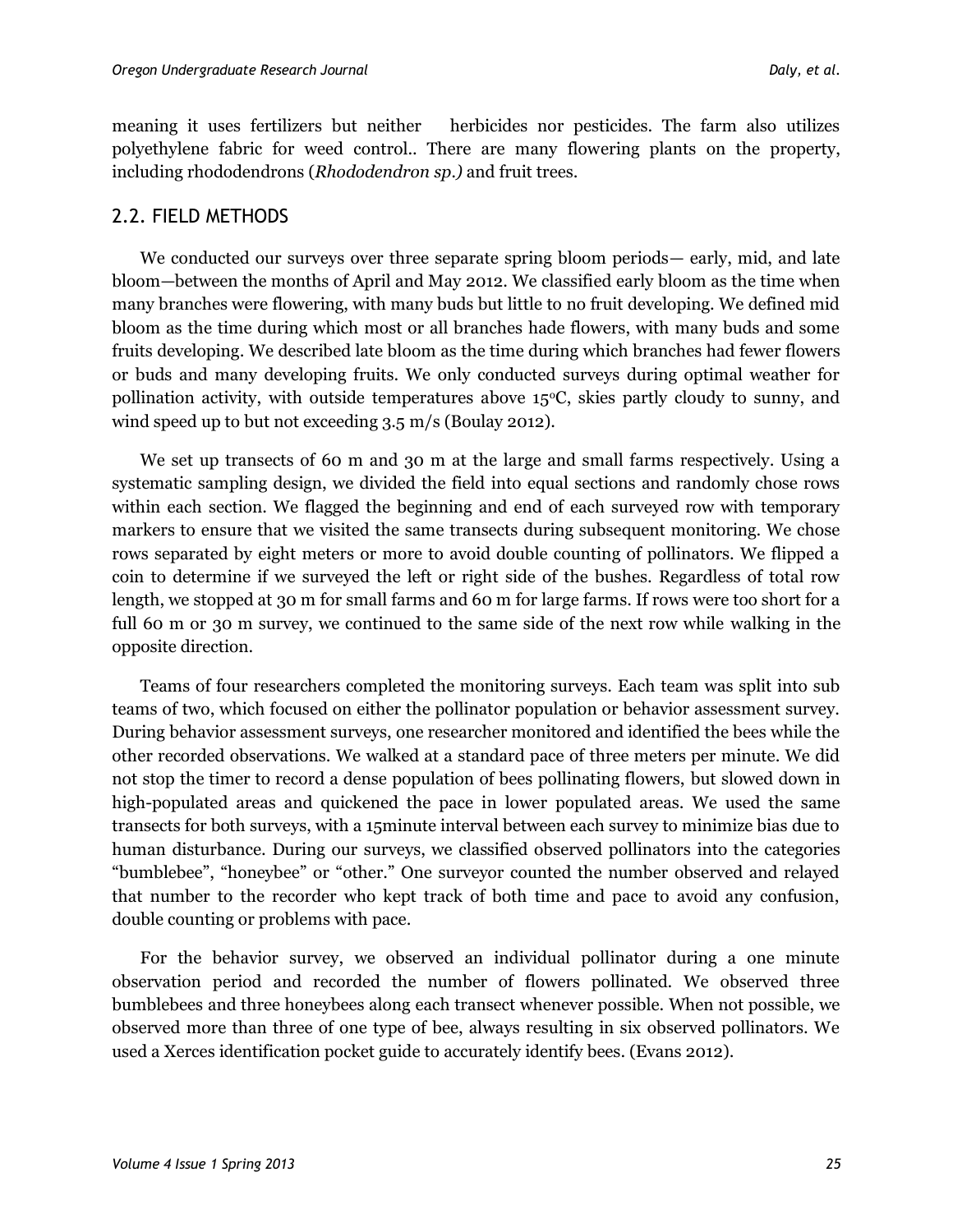#### 2.3. DATA ANALYSIS

Our data was used to analyze the influence of farm size and blueberry bloom time on bee population abundance and behavior. These variables were chosen because they were the most distinguishable and influential factors across our provided sites. Because we observed few types of pollinators other than bumblebees and honeybees, we focused our data analysis on those two species. Transects at large farms were twice the length of small farms for more representative coverage. Since the same tactics and planting regimes can be used at small and large farms, the only disparity between sites is the total hectarage. To compare large farms to small farms in spatial terms, we divided their honeybee and bumblebee counts by two.

When calculating population count averages and floral handling rates (defined as the number of flowers pollinated per minute), we combined data across all bloom times, farms, and transects. When analyzing the behavior and population surveys against bloom time, we again pooled data across all farms and transects. It should be noted that the method we used to measure behavior of the bees when three of each species was not available might have skewed the observation count but should not drastically change the overarching results.

By multiplying the average population count with the average floral handling rate we were able to compare the average number of flowers pollinated within transects by both species over a one minute period to determine the bee efficiency rate (see Equation 1). We examined the influence of bloom time and farm size on bee efficiency rates for honeybees versus bumblebees.

$$
B = \beta \times \alpha \tag{1}
$$

where

 $B =$  bee efficiency (average flowers pollinated per minute by total bee group)

 $\beta$  = average bee population across all bloom times, farms, and transects

 $\alpha$  = average floral handling rate across all bloom times, farms, and transects.

#### 3. RESULTS

#### 3.1. POPULATION SURVEY

Results are separated into three categories: population survey, behavior survey, and bee efficiency. Honeybees had a total of 1746 counts while bumblebees had only 300 across all farms, which is a ratio of 5.8:1 (Table 1). The ratio of honeybees to bumblebees at the small farms was 18.9:1 as compared to 2.5:1 at the large farms.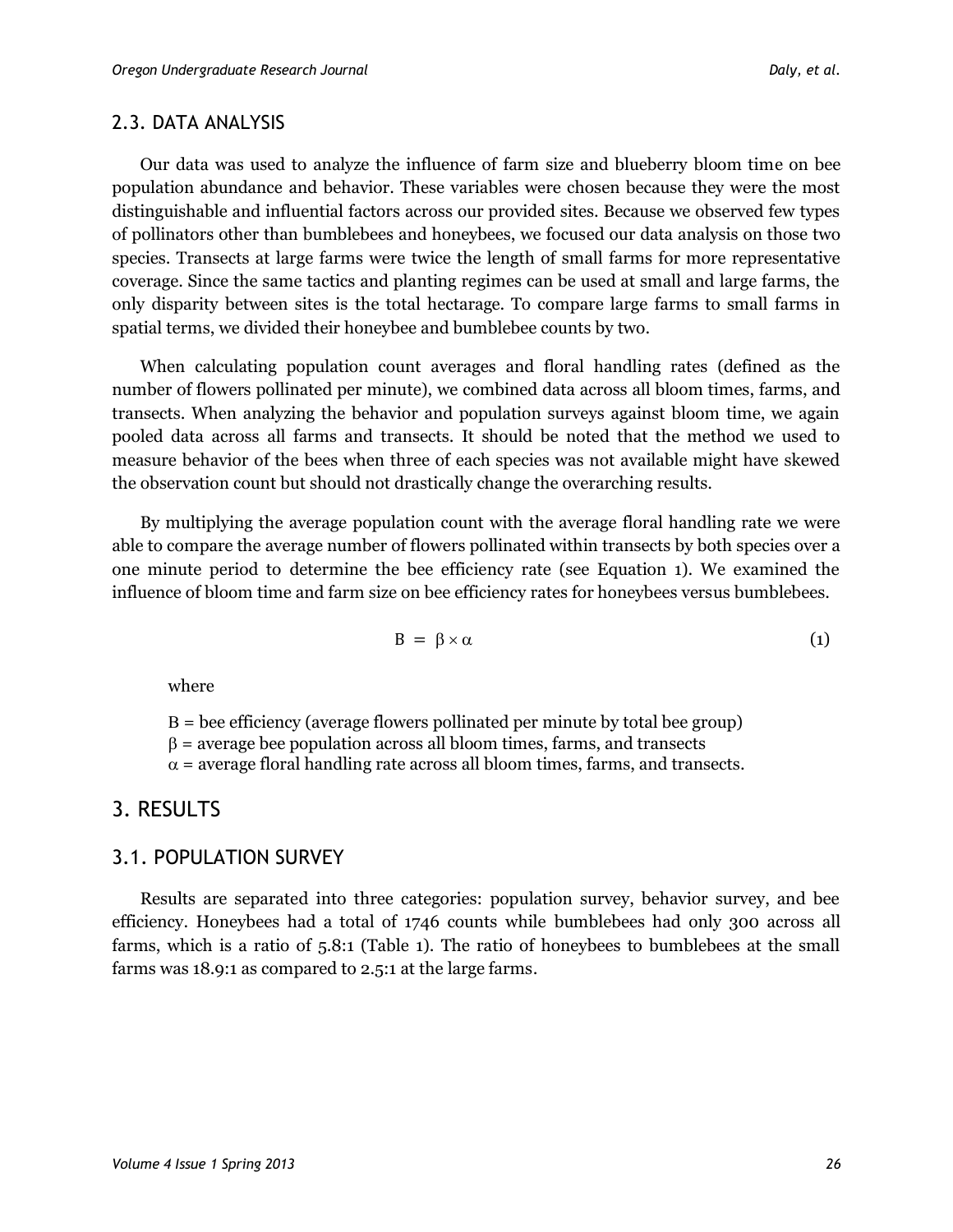|                    |                 | Honeybee count (total number Bumblebee count (total number |  |  |
|--------------------|-----------------|------------------------------------------------------------|--|--|
| <b>Small Farms</b> | of individuals) | of individuals)                                            |  |  |
| Farm A             | 451             | 31                                                         |  |  |
| Farm B             | 289             | 3                                                          |  |  |
| Farm C             | 414             | 27                                                         |  |  |
| Large Farms        |                 |                                                            |  |  |
| Farm D             | 118             | 32                                                         |  |  |
| Farm E             | 275             | 103                                                        |  |  |
| Farm F             | 199             | 104                                                        |  |  |
| Total              | 1746            | 300                                                        |  |  |

**Table 1: Number of pollinators counted on 3 transects at 6 farms after 3 visits during April-May 2012**

#### 3.1.1. FARM SIZE

We observed higher ratios of bumblebees to honeybees at small farms than at large farms. The three small farms contained an average of  $286 \pm 45.3$  (mean  $\pm$  standard deviation) honeybees and 22  $\pm$  4.5 bumblebees, whereas the three large farms contained 148  $\pm$  75.9 honeybees and  $39 \pm 12.8$  bumblebees.

#### 3.1.2. BLOOM TIME

Pollinator abundance declined from early to late bloom season across all farms. Early bloom period for blueberry flowers yielded the highest average counts for both honeybees and bumblebees. In early bloom we observed 1261 honeybees and 155 bumblebees. In mid bloom we observed 368 honeybees and 123 bumblebees. In late bloom we observed 117 honeybees and 22 bumblebees. Both families had declining population patterns.

#### 3.2. BEHAVIOR SURVEY

The behavior survey measured the number of flowers visited per minute by each bee group. The average floral handling rate from all surveys was  $3.5 \pm 1.28$  (mean  $\pm$  standard deviation) flowers pollinated per minute per bee for honeybees and  $11.2 \pm 1.1$  for bumblebees. On average bumblebees pollinated  $3.2 \pm 0.5$  times as many flowers as honeybees per minute.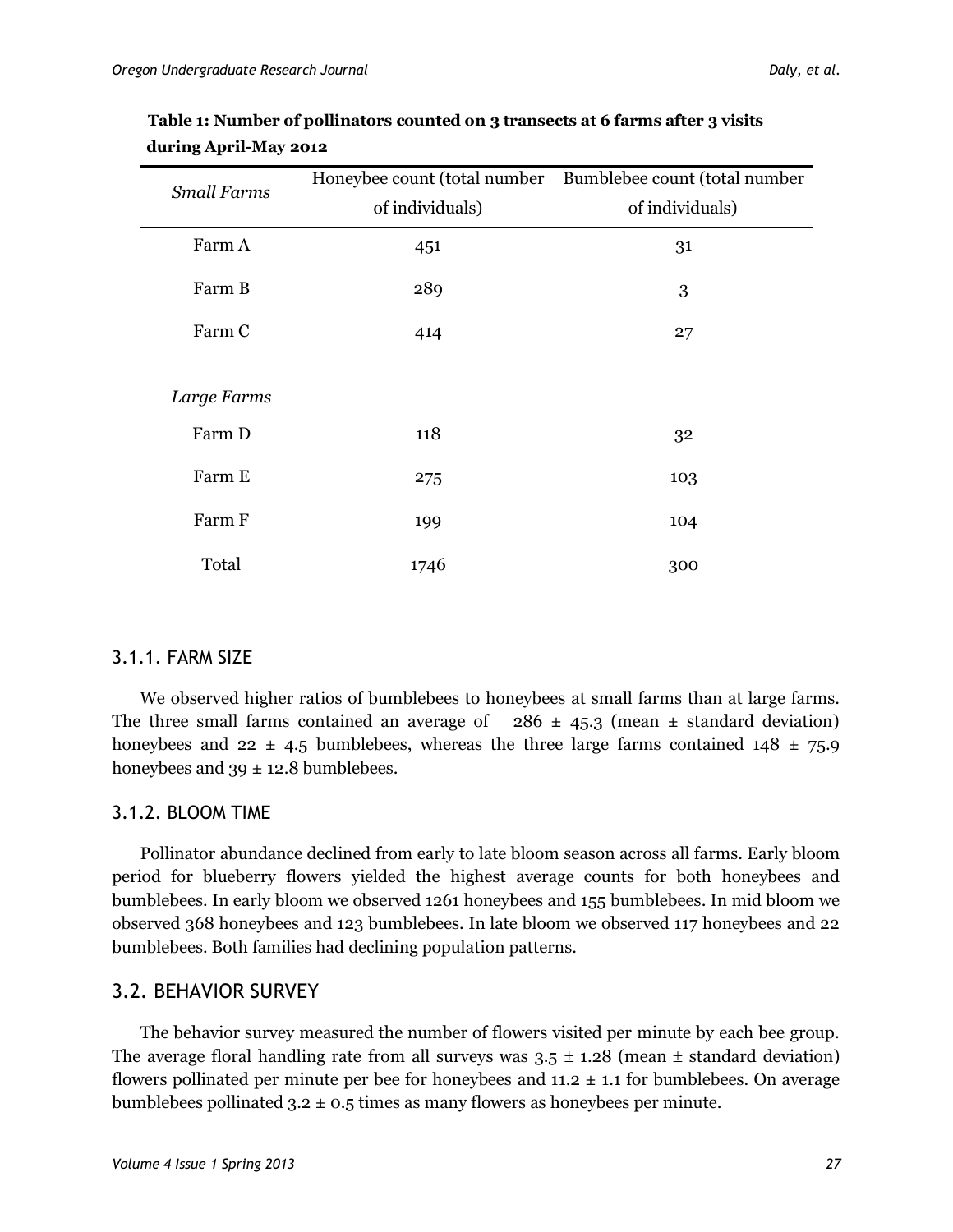### 3.2.1. BLOOM TIME

Early bloom had the highest rates of flowers pollinated per minute: 13.5 for bumblebees and 4.6 for honeybees (Figure 1). These numbers gradually declined through mid bloom and into late bloom, in which bumblebees pollinated 6.9 flowers per minute compared to honeybee's 2.5 flowers per minute (Figure 1).



Figure 1: Floral handling rate (number of flowers visited per minute by a single bee) for honeybees (*Apis*) and bumblebees (*Bombus*) at 6 farms during April-May 2012.

# 3.3. BEE EFFICIENCY

## 3.3.1. FARM SIZE

Although bumblebee presence was much smaller than honeybee, bumblebees are able to compensate for the number of flowers pollinated with their increased floral handling rate (Equation 1:  $B = \beta + \alpha$ ) (Table 2).

|                         | Large Farms      |                 | <b>Small Farms</b> |                 |
|-------------------------|------------------|-----------------|--------------------|-----------------|
|                         | <b>Bumblebee</b> | <b>Honeybee</b> | <b>Bumblebee</b>   | <b>Honeybee</b> |
| <b>Population Count</b> | 39               | 148             | 22                 | 286             |
| <b>Bee Efficiency</b>   | 438              | 521             | 247                | 1007            |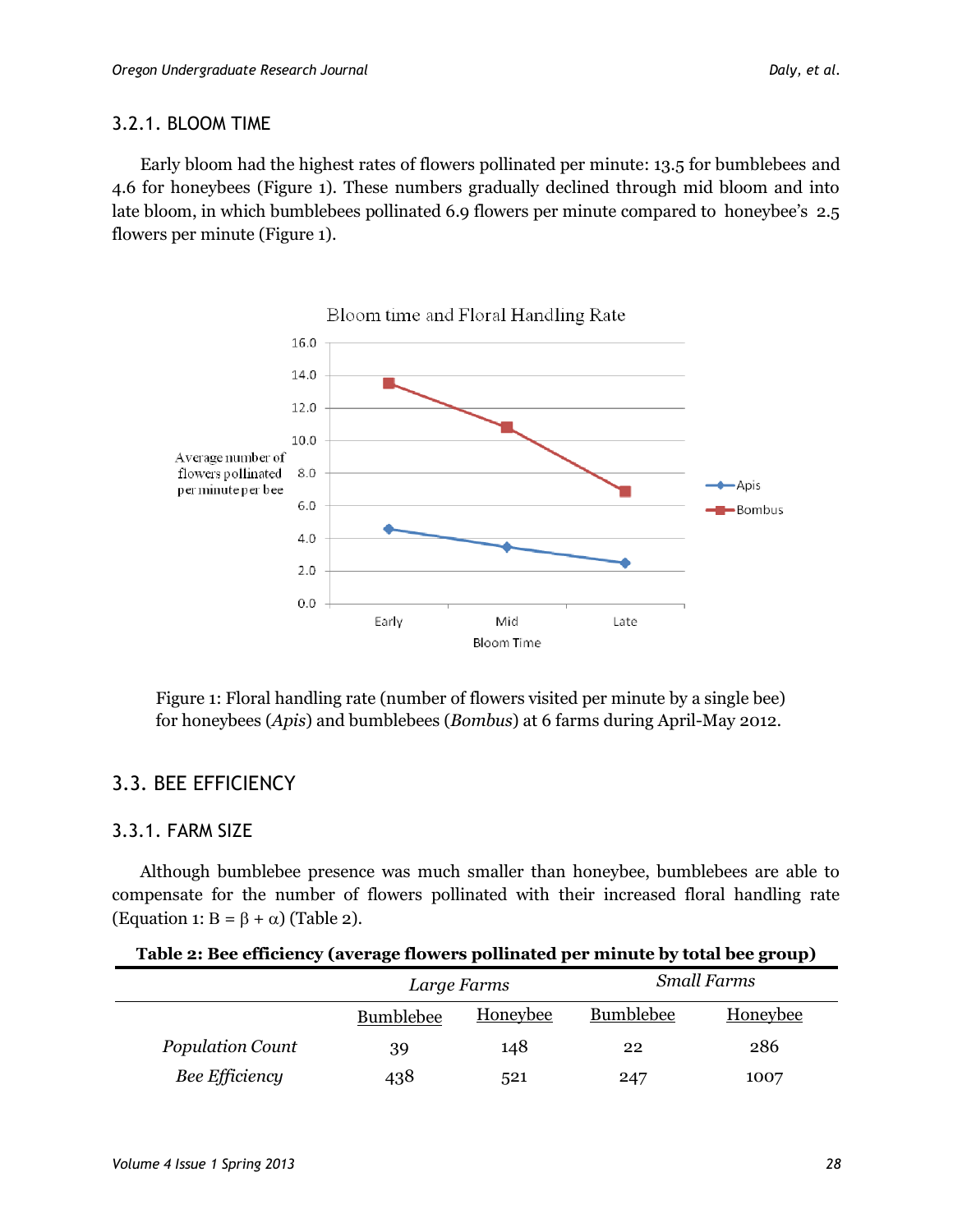#### 3.3.2. BLOOM TIME

Bumblebees were more efficient over all bloom periods. We determined efficiency by multiplying the bee populations by the average floral handling rate. During mid bloom honeybees were three times more abundant than bumblebees. However, bumblebees were more efficient pollinators as measured by bee efficiency rate (Table 3).

|                          | Early Bloom      |          | Mid Bloom        |                 | Late Bloom       |          |
|--------------------------|------------------|----------|------------------|-----------------|------------------|----------|
|                          | <b>Bumblebee</b> | Honeybee | <b>Bumblebee</b> | <b>Honeybee</b> | <b>Bumblebee</b> | Honeybee |
| Population<br>Count      | 58               | 369      | 40               | 121             | 8                | 41       |
| <b>Bee</b><br>Efficiency | 651              | 1299     | 449              | 426             | 90               | 144      |

| Table 3: Bee efficiency (average flowers pollinated per minute by total bee |  |
|-----------------------------------------------------------------------------|--|
| group) during bloom time                                                    |  |

# 4. DISCUSISON

Pollination services decreased after early blueberry bloom for all sites and measured variables. We hypothesize that this is due to the decline of available *Vaccinium* flowers as fruits come to replace them (Isaacs & Kirk 2012). This decline could also be attributable to a number of variables outside the scope of our study, such as the bloom times of other nearby plants. The variation of the species of plants adjacent to each farms' *Vaccinium* crops could have confounded our population counts. However, we believe that replacement of flowers with fruit had the largest direct impact on population counts. Our observation of 10.8 times as many honeybees and seven times as many bumblebees during early bloom as compared to late bloom is attributable to this loss of foraging resources. It is also important to consider that many of the farms had managed honeybee boxes on or near their sites. This could have impacted the natural habits of wild honeybees and native bumblebees that would otherwise have been on site. Additionally, honeybees may decrease bumblebee foraging efficiency and reproductive success (Hattfield et al. 2012). This increased pressure on bumblebee populations may have led to a decrease in their presence at monitoring sites.

Floral handling rate was also correlated to the number of available flowers. As available flowers decrease, the floral handling rate for honeybees and bumblebees decreases as well. We attributed this to the increased travel time and distance between each flower. As flowers become more scarce, more time is needed to find one that is neither already pollinated nor begun to turn into fruit. This emphasizes the importance of bees during the early stages of the blueberry bloom.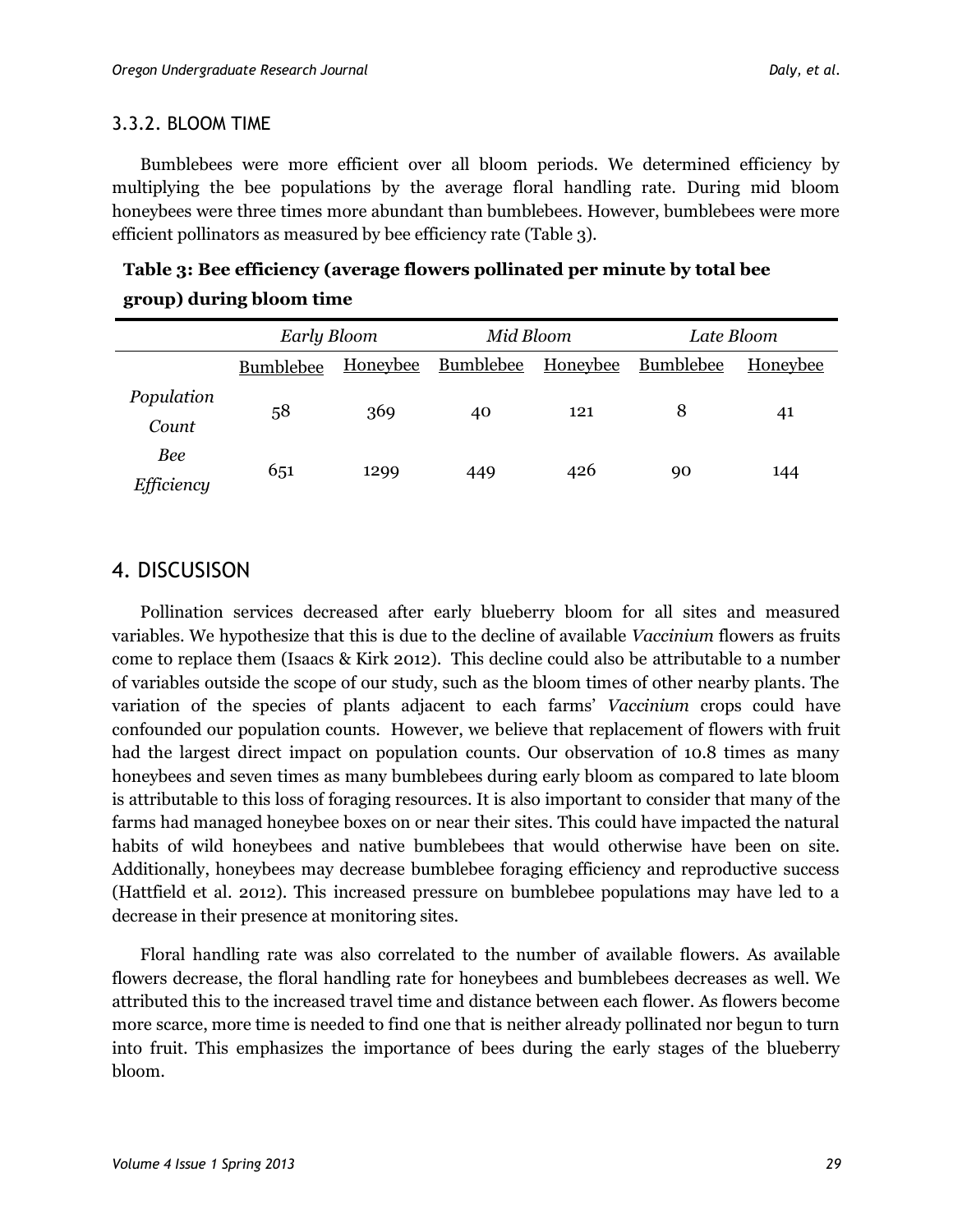Not only is the presence of bees important during early bloom, but we also found that the type of bee can make a difference in the effectiveness of pollination. Bee efficiency declined from early to late bloom for both bee groups. In mid bloom, however, bumblebee efficiency was higher than honeybee efficiency. This could be attributed to many factors such as a change to poorer weather conditions. During mid bloom the weather was colder, windier and more overcast than during early and late blooms. We believe the ability to withstand colder temperatures allowed bumblebees to be more active and more effective during mid bloom (Stephen and Rao 2010). Across all farms bumblebees had a population one-fifth the size of honeybees, but were able to pollinate half the total number of flowers observed. This may be due to bumblebees' unique ability to buzz pollinate- a method, which allows for faster and more effective pollination (Javorek et al. 2002). Because bee efficiency is a compilation of population counts and floral handling rate, any change in either variable would directly alter bee efficiency.

In addition to bloom time, we also found that farm size may influence population counts. The large farms in our study contained half the amount of honeybees and 1.7 times the amount of bumblebees as compared with small farms. Walther-Hellwig and Frankl (2000) state that bumblebee flight range is one to two kilometers while honeybees are known to travel up to four and five kilometers. It is possible that because honeybee flight range is much larger than that of bumblebees, honeybees are more likely to forage a larger area and less likely to be concentrated along any single transect.

While our data provided insight into bee pollination activities, it also raised a number of questions that provoke further inquiry. More research is required to understand the potential for increasing pollination services provided by native bees. There were several variables unaccounted for in our study design that could have affected bee populations. Because native bees require specific habitats in order to survive, it is important for farms to provide that high quality habitat. We used a farm assessment protocol to qualitatively evaluate natural pollinator habitat (Native Bee Conservation Pollinator Habitat Assessment Form and Guide 2011) at each farm. A lack of data regarding the history, geology and flora of each site did not allow us to develop an accurate habitat quality assessment score for each farm. This information would allow for efficiency and population data to be cross-referenced with farm assessment scores to build a more comprehensive understanding of the importance of habitat quality on bee presence and pollination efficiency. Expanding the study to determine which species yields higher efficiency rates for other agricultural crops as well as the effects of on-site honeybee hives on bumblebee floral handling rates and populations also would provide valuable information.

This study has introduced an understanding of the role of native bees in providing pollination services to highbush blueberry plants in the Willamette Valley. This data is particularly significant as a baseline for future monitoring and research regarding the role of native bees in pollinating Willamette Valley crops. Bees make up the majority of all insects responsible for the biotic pollination and genetic diversity in plants. As honeybee populations decline, native bees provide an irreplaceable service. Farmers rely on these insects as an economic base for their harvest, while consumers depend on farmers to grow enough food to sustain current levels of food consumption. Therefore it is crucial for farmers to find ways to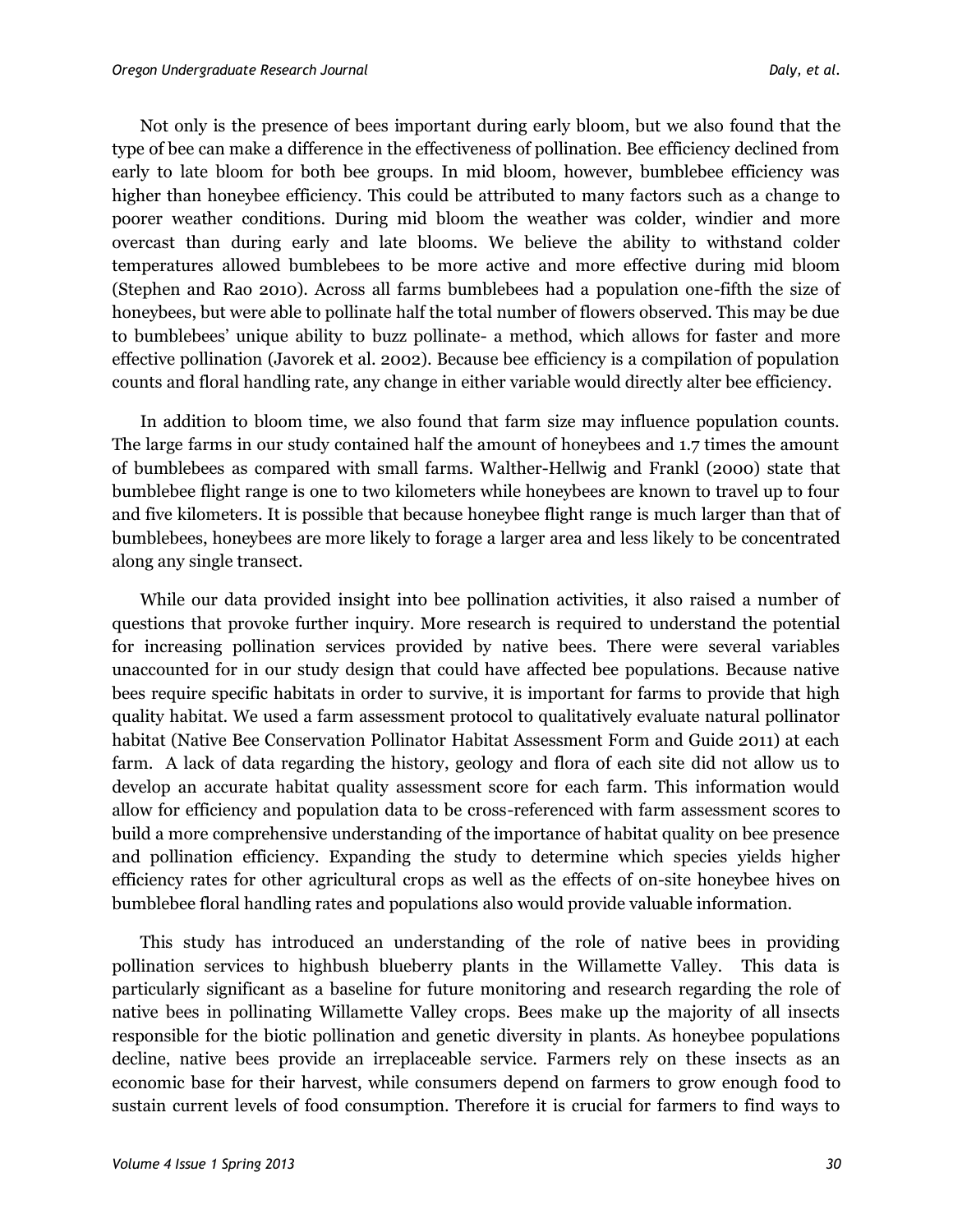increase their yields by improving the pollination services provided to their crops. The higher pollination efficiency of bumblebees on *Vaccinium* bushes found in this study implicates the importance of developing farm management practices that actively conserve bumblebee habitat and foraging resources.

In light of our findings, we recommend that farmers in the Willamette Valley take steps to increase native bumblebee populations by developing bumblebee-friendly habitat and forage.

There are various farm management techniques that will promote pollinators foraging and establishing nests on farm property. According to the Xerces Society for Conservation (Native Bee Conservation Pollinator Habitat Assessment Form and Guide, 2011), two important management practices include avoiding both tilling and pesticides. Tilling heavily disturbs ground nesting bee habitats. If tilling is a necessary aspect of the farm, nesting habitats should be maintained in other areas. Alternative methods to traditional tilling can also be used to avoid nesting disturbances. .

Reducing pesticide and herbicide use is another management practice integral to the success of pollinators (Xerces 2011). Ideally, a farm's management plan would include minimal to no pesticide or herbicide use. If pesticides are used, they are best sprayed at night when pollinators are not foraging. Of all pesticides, insecticides are the most damaging to pollinators. Even organic insecticides can harm or kill pollinators that are desired on the farm. Alternatives to conventional herbicides include organic herbicides and management of the weed seed bank in the soil (Mader, personal communication 2012). By killing unwanted plant seeds before they can establish themselves weeds can be eradicated without the use of herbicide. By effectively integrating pollinator conservation strategies in their farm management plans, *Vaccinium*  farmers in the Willamette Valley can increase the pollination services provided them by native bees, increase their crop yields, and reduce their need for purchasing non-native honeybee colonies.

## ACKNOWLEDGEMENTS

Funding for this project was provided by the Katherine Bisbee II Fund of The Oregon Community Foundation. Additional funding, equipment, and technical support provided by the University of Oregon Environmental Studies Program. We would like to thank the Co-Director of the ELP, Peg Boulay, for her guidance and support, Eric Mader (Xerces Society) and Bruce Newhouse for providing us with invaluable background information, as well as our project manager, Raj Vable, for his undivided attention and spirit. Finally, we would like to thank all six blueberry farms that allowed us to monitor on their property: Royal Blue Organics, McKenzie River Farms, Camas Farm, Adkins Farm, The Blueberry Patch, and Burwell Farm. This was a project of the University of Oregon Environmental Leadership Program.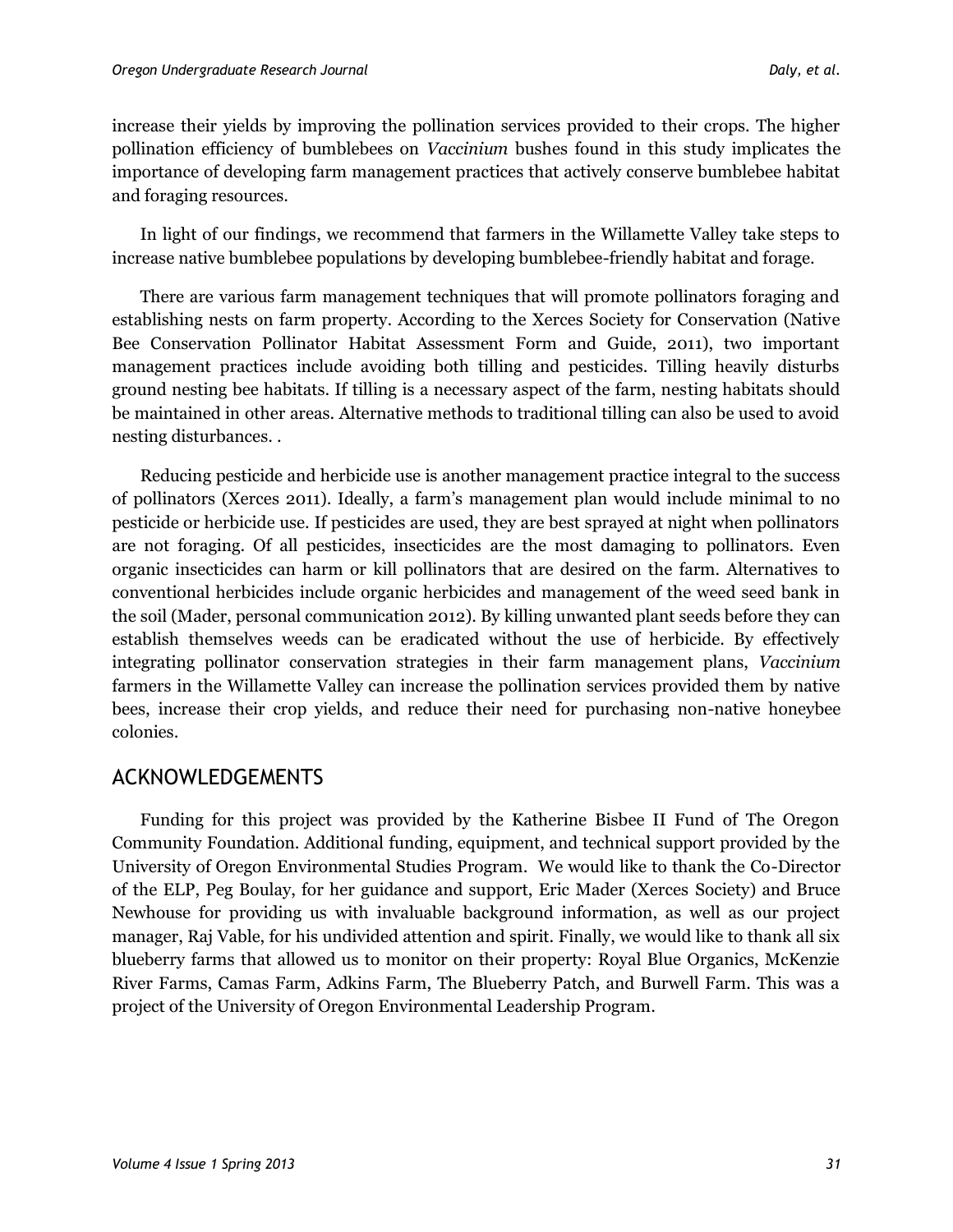# REFERENCES

- Boulay, P. 2012. 2012 Blueberry Pollination by Native Pollinators Protocol: Revised. UO Environmental Leadership Program.
- Boyle, A. 2007. Virus becomes new suspect in bee die-off. Available from http://www.msnbc.msn.com/id/20612274/ns/technology and science[science/t/virus-becomes-new-suspect-bee-die-off/#.T1\\_g\\_\\_m6pLo](http://www.msnbc.msn.com/id/20612274/ns/technology_and_science-science/t/virus-becomes-new-suspect-bee-die-off/%23.T1_g__m6pLo) (Accessed March 2012).
- Evans, E. 2012. The Guide to Identifying the Western Bumble Bee *Bombus Occidentalis.* The Xerces Society for Invertebrate Conservation.
- Hatfield, M., S. Jepsen, E. Mader, S.H. Black, and M. Shephard. 2012. Conserving Bumble Bees: Guidelines for Creating and Managing Habitat or America's Declining Pollinators. Xerces 10.
- Hopwood, J., Vaughan, M., Shepherd, M., Biddinger, D., Mader, E., Hoffman Black, S., Mazzacano, C. Are neonicotinoids killing bees? The Xerces Society for Invertebrate
- Conservation, Portland, Oregon. Available from [http://www.xerces.org/wpcontent/uploads/2012/03/Are-Neonicotinoids-Killing-](http://www.xerces.org/wpcontent/uploads/2012/03/Are-Neonicotinoids-Killing-Bees_Xerces-Society1.pdf)Bees Xerces-Society1.pdf (Accessed January 2013).
- Javorek, S. K., Mackenzie K. E., and S. P. Vander Kloet. 2002. Comparative Pollination Effectiveness Among Bees (Hymenoptera: Apoidea) on Lowbush Blueberry (Ericaceae: Vaccinium angustifolium) Annals of the Entomological Society of America 95: 345-351.
- Kirk, A. K. & R. Isaacs. 2012. Predicting Flower Phenology and Viability of Highbush Blueberry. HortScience 47: 1291–1296.
- Mader, E. Farming for native bees: conservation of native crop pollinators. Lecture, University of Oregon, 9 March 2012.
- Native Bee Conservation Pollinator Habitat Assessment Form and Guide. June 2011. Xerces Society for Invertebrate Conservation. Portland, OR. Available from [http://www.nm.nrcs.usda.gov/technical/fotg/section-2/wildlife/wheg-](http://www.nm.nrcs.usda.gov/technical/fotg/section-2/wildlife/wheg-PollinatorHabAssess.pdf)[PollinatorHabAssess.pdf](http://www.nm.nrcs.usda.gov/technical/fotg/section-2/wildlife/wheg-PollinatorHabAssess.pdf) (Accessed April 2012).
- Pendergrass, K., M. Vaughan, and J. Williams. 2008. Plants for pollinators in Oregon. Unpublished report. Technical Notes: Plant Materials Number 13. U.S.D.A. Natural Resources Conservation Service, Portland, Oregon. Available from [http://www.plant](http://www.plant-materials.nrcs.usda.gov/pubs/orpmstn7451.pdf)[materials.nrcs.usda.gov/pubs/orpmstn7451.pdf](http://www.plant-materials.nrcs.usda.gov/pubs/orpmstn7451.pdf) (Accessed March 2012).
- Potts, S. G., J. C. Biesmeijer, C. Kremen, P. Neumann, O. Schweiger, and W. E. Kunin. 2010. Global pollinator declines: trends, impacts and drivers. Trends in Ecology and Evolution **25**:345-353.
- Pywell, R.F., W. R. Meek, L. Hulmes, S. Hulmes, K.L. James, M. Nowakowski, and C. Carvell. 2011. Management to enhance pollen and nectar resources for bumblebees and butterflies within intensively farmed landscapes. Journal of Insect Conservation **15**:853- 864.